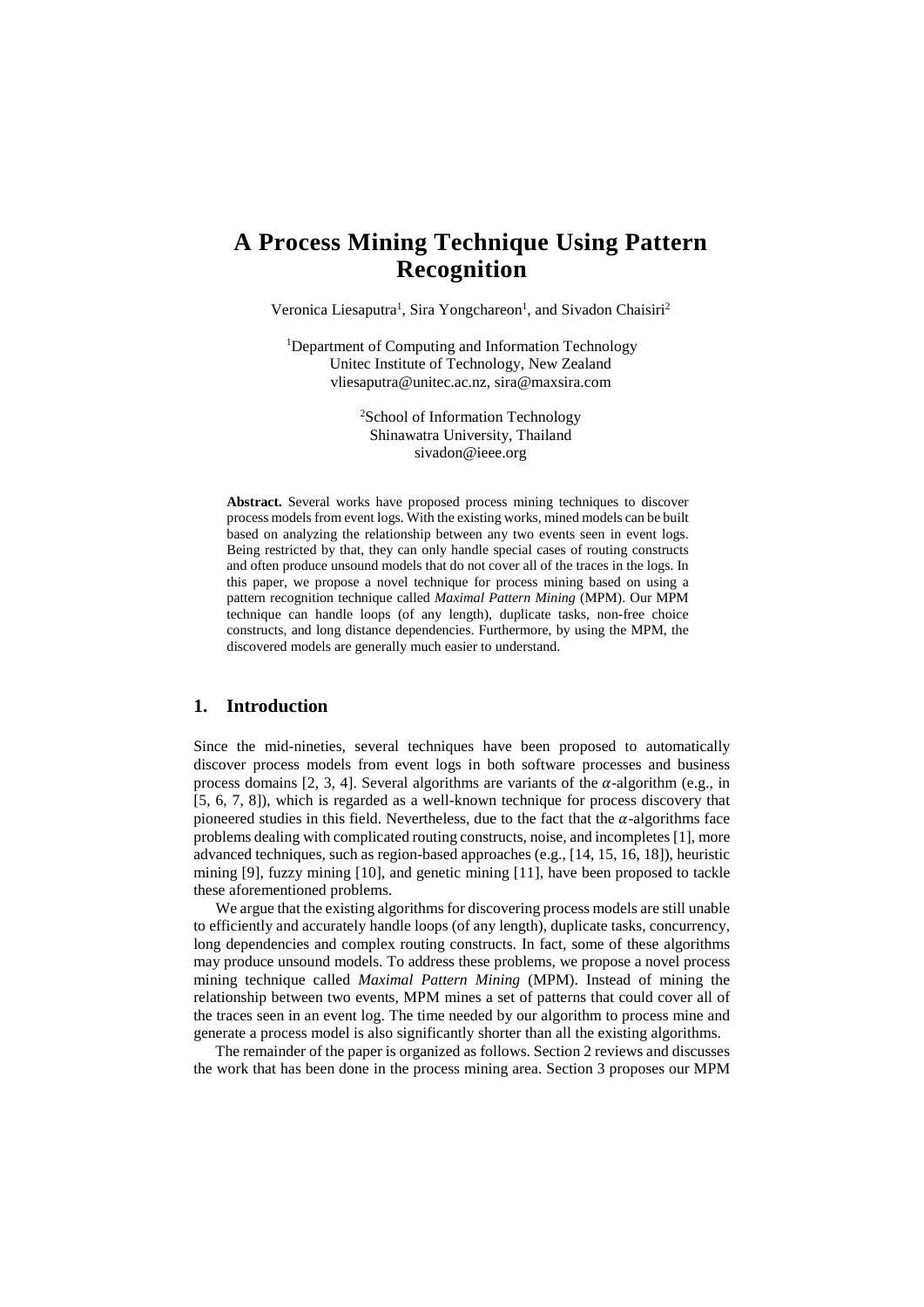technique for process discovery. Section 4 discusses our preliminary evaluation. Finally, the conclusion and future works are given in Section 5.

## **2. Background and Related Work**

Van der Aalst et al. [\[5\]](#page-7-3) proposed  $\alpha$ -algorithm to discover structured workflow nets from complete event logs. However, the  $\alpha$ -algorithm cannot cope with noise, incompleteness of workflow logs, short loops, and non-free choice constructs. Later, Alves de Medeiros et al. [\[6\]](#page-7-4) developed  $\alpha^+$ -algorithm, an improved version of  $\alpha$ -algorithm, which is capable of detecting short loops. Further, Wen et al. [\[7,](#page-7-5) [8\]](#page-7-6) proposed  $\alpha^{++}$ -algorithm to discover non-free choice constructs and  $\beta$ -algorithm to detect concurrency. Due to the fact that all  $\alpha$ -algorithms face the same robustness problem, Weijters et al. [\[9\]](#page-7-11) proposed Heuristics Miner by extending the  $\alpha$ -algorithm to analyze the frequency of the three types of relationships between activities in a workflow log: direct dependency, concurrency, and not-directly connectedness. In contrast to the  $\alpha$ -algorithms, Gunther and van der Aalst [\[10\]](#page-7-12) proposed Fuzzy Miner, an adaptive technique to discover behavior models from an event log using significance and correlation measures.

Van der Werf et al. [\[16\]](#page-7-9) proposed a discovery technique using Integer Linear Programming (ILP) based on the theory of regions. Van der Aalst et al. [\[14\]](#page-7-7) proposed a Finite State Machine (FSM) Miner/Petrify two-step approach to find a balanced tradeoff between generalization and precision of discovered process models. The theory of region is used in their approach as a method to bridge FSM and Petri-Net models as also proposed in [\[15\]](#page-7-8). Sole and Carmona [\[18\]](#page-7-10) presented an aggressive folding regionbased technique, which is based on the theory of region, to reduce the total number of states of a transition system and speed up the discovery process. Alves de Medeiros et al. [\[11\]](#page-7-13) proposed a genetic algorithm which performs a global search based on the use of fitness function using both a recall and a precision measure to find the best matched models. The DT Genetic and Genetic Miner can detect non-local patterns and, due to its post-pruning step, it has a reasonable robustness. While the latter cannot detect duplicate tasks, the former can detect them. Similarly, Goedertier et al. [\[12\]](#page-7-14) proposed AGNEsMiner to deal with problems such as expressiveness, noise, incomplete event logs, and the inclusion of prior knowledge by representing process discovery as a multirelational classification problem [[13\]](#page-7-15) on event logs supplemented with Artificially Generated Negative Events (AGNEs). This technique can learn the conditions that distinguish between the occurrence of either a positive or a negative event.

Based on the above discussion, we have observed that only the DT Genetic Miner [\[11\]](#page-7-13) can tackle all of the typical process mining problems, i.e., noise, duplicate tasks, hidden tasks, non-free choice constructs, and loops. However, because of the nature of the genetic algorithm, it consumes much more processing time and space in order to learn and construct a model. Mining efficiency is considered a major drawback of this approach in which it is undesirable, especially when it is applied to a complicated reallife log. To overcome such issues, we need to develop a better technique that not only solves all the typical process mining problems but also requires far less processing time.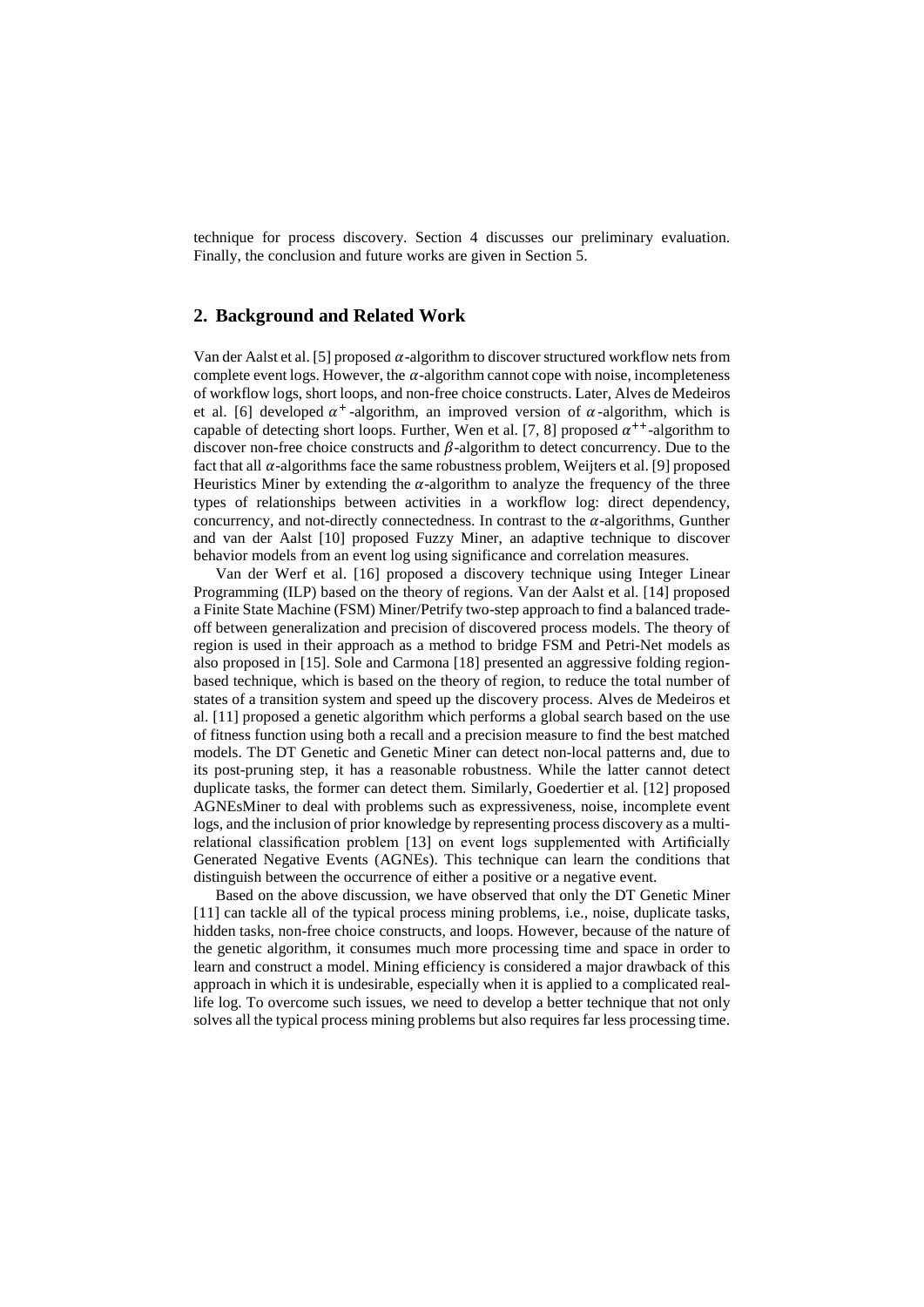## **3. Maximal Pattern Mining (MPM)**

Instead of looking at the relationship between two events which is what most of the existing process mining techniques focus on, we propose a pattern mining technique to analyse the whole sequence of events in all of the traces and find the optimal set of "regular expression"-like patterns that would cover them. Our MPM technique is described in Sections [3.1.](#page-2-0) Assumptions and limitations of the technique are discussed in Sectio[n 3.2.](#page-4-0)

#### <span id="page-2-0"></span>**3.1. Overview**

Let  $T = \{t_0, t_1, \ldots, t_n\}$  be the collections of all the traces in an event log that is ordered first by the value of the events in the trace and then by the number of events in the trace. A trace  $t_n$  is an ordered sequence of events or completed tasks,  $t_n = \langle z_0, z_1, \ldots, z_m \rangle$ . We denote  $|t_n|$  as the number of events in a trace. An event  $z_m$  only contains 1 event type, i.e.  $|z_m| = 1$ . All the traces and events in *T* and  $t_n$  are not unique, i.e. it is possible to have  $T = \{\langle a,b,c,b,b,c,d,e \rangle, \langle a,b,c,b,b,c,d,e \rangle, \langle a,b,b,c,e,d \rangle\}.$  Given an input *T*, our algorithm will first create a list of unique patterns  $P = \{p_0, p_1 \dots p_i\}$  and then generate a graph based on *P*. The following sections will describe each of them. A pattern  $p_i = \langle e_0, e_1, \dots \rangle$  $e_i$ ) is an ordered sequence of elements,  $|p_i|$  is the number of elements in the pattern and  $p_i$ *support* is the number of traces covered by the pattern. An element  $e_i = \{v_0, v_1, \ldots, v_k\}$ contains *k* number of unique event types (i.e.  $|e_i| = k$ ) and  $e_i \cdot \text{loop}$  is a list of  $\langle v_k : w \rangle$  tuples that indicate whether  $v_k$  is self-looping ( $w = \{v_k\}$ ) and/or is the last element of a sequence-loop ( $w = \{e_x e_{x+1} ... e_{x+y}\}\$  and  $e_{x+y} = v_k$ ). The *loop* list is ordered first by the event value and then by the number of elements in  $w(|w|)$ . An element's value  $v_k$  only contains 1 event type. All the elements inside  $p_i$  might not be unique. For instance, given the  $T = \{\langle a,b,c,b,b,c,d,e \rangle, \langle a,b,c,b,b,c,d,e \rangle, \langle a,b,b,c,e,d \rangle\}$  specified above, our algorithm will only produce 1 pattern in *P*.  $p_0 = \langle e_0, e_1, e_2, e_3 \rangle$ , where  $e_0 = a$  and  $e_0$ .loop  $= \emptyset$ ;  $e_1 = b$  and  $e_1 \cdot loop = \emptyset$ ;  $e_2 = c$  and  $e_2 \cdot loop = \{\langle c : \{bc\}\rangle\}$ ; and  $e_3 = \{d, e\}$  and  $e_3 \cdot loop$  $=$  Ø. Elements with more than one event type indicate a parallelization. In our example, *e3* shows that in the last 2 events of our model the values could be either *de* or *ed*. Because  $p_0$  covers all the traces in *T*,  $p_0$ *support* = 3.

Our graph algorithm will then generate the following model (Fig. 1) based on *p0*. We use the operator AND to indicate the set of tasks that are running at the same time, and XOR to indicate a path selection.





The algorithm we use to construct the most optimal patterns for a given trace of events has five main phases: finding self and/or sequence loops, storing the pattern in a vertical format, identifying events that should be done concurrently, investigating whether a trace is covered by a pattern in *P*, and pruning non-maximal patterns.

**Loops.** A sequence of elements  $S = \langle s_0, s_1, \ldots, s_q \rangle$  is in a loop in the trace  $t_n = \langle z_0, z_1, \ldots, z_q \rangle$  $\langle z_m \rangle$  or in the pattern  $p_i = \langle e_0, e_1, \ldots, e_m \rangle$  if and only if there is a sequence of elements such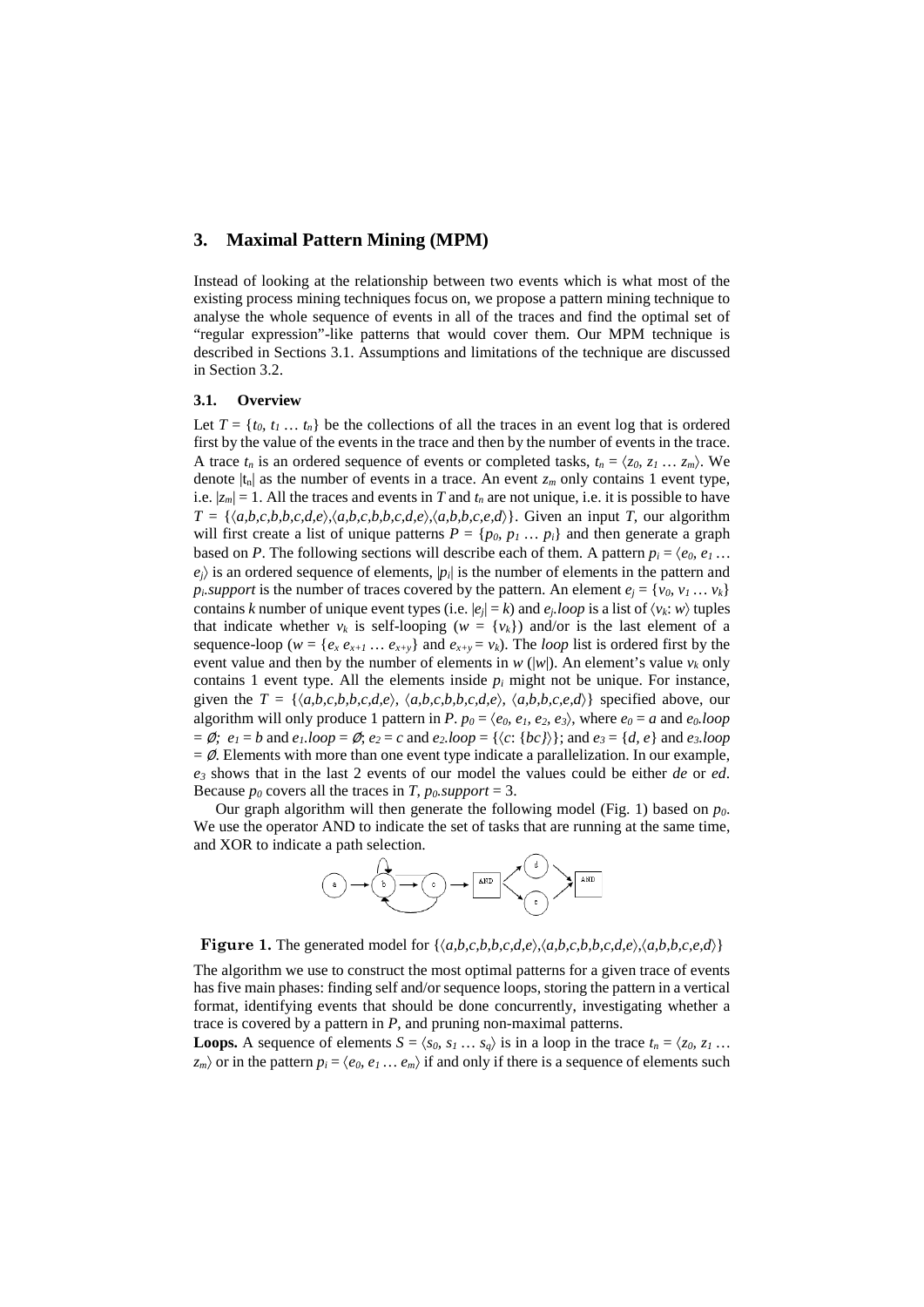that for all  $b \in \{0...q\}$  and  $q \leq (m - a)/2$ ,  $z_{a+b} = s_b$  and  $z_{a+q+b} = s_b$  or  $e_{a+b} = s_b$  and  $e_{a+a+b}$  $= s_b$ , where *a* is the starting index where *S* occurs in the trace or in the pattern (0  $\le a \le$ *m*). The first phase of our pattern mining is to identify these loops. For every *S+* occurring in  $t_n$  and  $p_i$ , we replace it with *S* and set the *loop* property of the last element in *S*. For instance, given a pattern 〈*a,b,b,c,d,{e,f},c,d,{e,f}c,d,{e,f}g*〉*,* the pattern becomes  $\langle a,b,c,d,\{e,f\}g \rangle$  where the loop property for *b* is *b*, and the loop property for *{e,f}* is *cd{e,f}*. By identifying loops first, MPM would be able to deduce that traces 〈*a,b,d,d,c,b,b,b,d,c,b,d,c,e*〉 and 〈*a,b,d,c,b,d,d,c,e*〉 are the same and are both covered by the pattern  $\langle a,b,d,c,e \rangle$ .

**Vertical Representation.** Existing process mining algorithms require several scans of the event logs or need to maintain large amounts of intermediate candidates in the main memory to generate process models [\[7,](#page-7-5) [8,](#page-7-6) [11,](#page-7-13) [13\]](#page-7-15). To alleviate this problem, MPM stores all patterns in the vertical format as an IdList in bitset representation [\[20\]](#page-7-16) where each entry represents an element with the id of the trace where the element appears (*id*) and the position (*pos*) where it appears. The support of a pattern is calculated by making joint operations with IdLists of smaller patterns. Thus, MPM would only need to perform a single scan through the log to generate an IdList of patterns containing single elements (see [\[20\]](#page-7-16) for details). To make it more verbose, MPM uses the symbol \$ to indicate the end of a trace. Given  $T = \{\langle a,b,c,b,b,c,d,e,a \rangle, \langle a,b,b,c,e,d,a \rangle, \langle e,d,a \rangle\}$ , the vertical representation  $(V_T)$  of it is represented as follows:



**Concurrency.** The next phase of our pattern mining is to identify tasks that should be done in parallel. A set of events  $V = \{v_0, v_1, \ldots, v_q\}$  are performed at the same time if and only if there are at least *q* number of unique traces with the following sequence  $\langle z_0, z_1 \rangle$ *… za-1 za, za+1 … za+q za+q+1, za+q+2 … zm*〉, where the sequence 〈*z0, z1 … za-1*〉 and 〈*za+q+1,*   $z_{a+q+2}$   $\ldots$   $z_m$  have the same pattern across those traces, there are no events mentioned more than once in  $\langle z_a, z_{a+1} \dots z_{a+q} \rangle$ , and for all  $b \in \{0...q\}$  and  $q \leq (m - a), z_{a+b} \subseteq V$ , where *a* is the starting index where a combination of all the events in *V* occur ( $0 \le a \le$ *m*). Sequence  $\langle z_0, z_1, z_2, z_1 \rangle$  and  $\langle z_{a+q+1}, z_{a+q+2}, z_2, z_2 \rangle$  may be Ø. Instead of  $z_{a+b} = V$ , we relax the criteria to  $z_{a+b} \subseteq V$  with the assumption that if we see almost all of *V* possible events combined in *T*, it must be that the trace log is incomplete. For example, given a set of traces  $\{\langle a,b,c,d,e \rangle, \langle a,b,d,c,e \rangle, \langle a,c,d,b,e \rangle\}$ , we first look at the first two traces where we get  $\langle a,b,f,c,d \rangle$  as it is possible to switch the position of task c and d around. We then compare it with the last trace where we get  $\langle a, \{b, c, d\}, e \rangle$  as we can switch the position of task *c* and *d* around with *b*. In the future, we may use the trace frequency to help us decide when we should use the strict or relaxed criteria.

**Coverage.** A pattern  $p_i = \langle e_0, e_1, \ldots, e_n \rangle$  specifies the sequence of patterns that covers some of the traces in *T* and it can be represented as a deterministic finite automata *DFAi* with (a) a well-defined start state, (b) one or more accepted states and (c) deterministic transitions across states on symbols of the event values. A trace  $t_n = \langle z_0, z_1, \ldots, z_m \rangle$  is covered by the pattern  $p_i$  if and only if the sequence of transitions for the elements of  $t_n$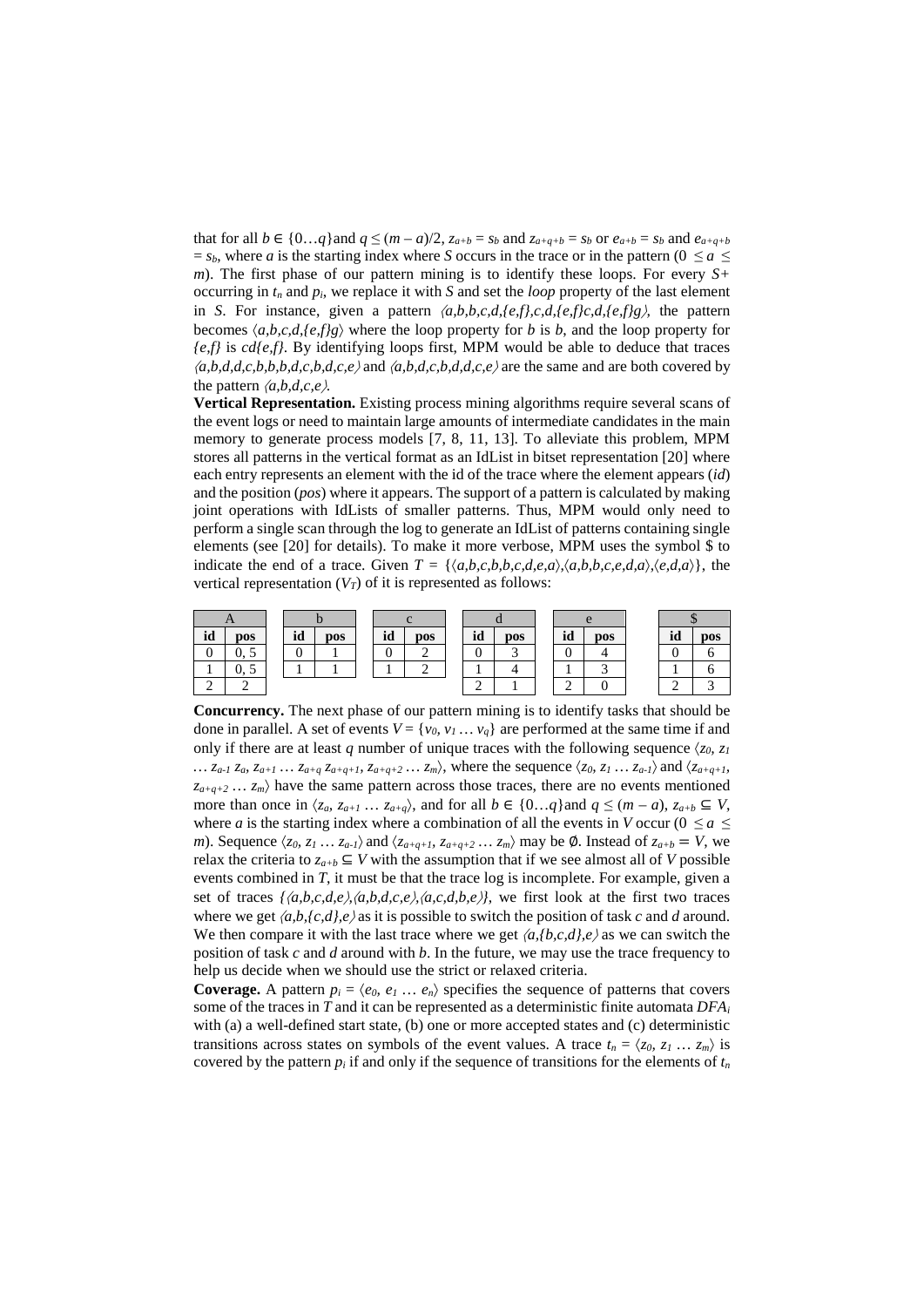from the start state results in an accepted state. Fig. 2 illustrates the deterministic finite automaton for the pattern  $\langle a,b,\{c,d\},e\rangle$  with the *loop* property for *b* to be *b*. We use > to indicate the start state and double circles for the accept state. The diagram shows that the pattern covers the following set of traces *{*〈*a, b, c, d, e*〉*,* 〈*a, b, d, c, e*〉*,* 〈*a, b, b, c, d,*  $e$ ,  $\langle a, b, ..., b, c, d, e \rangle$ ,  $\langle a, b, ..., b, d, c, e \rangle$ . However, it will reject the following set of traces  $\{\langle a,b \rangle, \langle e \rangle, \langle a,b,h \rangle, \langle a,b,c,d \rangle, \langle a,b,d,c \rangle, \langle a,b,a,d,c,e \rangle\}$ . Because we have to go through each of the elements of  $t_n$  to identify events that should be done in parallel, we perform both tasks simultaneously.



**Figure 2.** The deterministic finite automata model for  $p_i = \langle a,b,\{c,d\},e \rangle$ 

**Maximal Patterns.** A pattern  $p_i$  is said to be maximal if and only if there is no other pattern  $p_i$  in  $P$  that has the same start and accept states and covers the same or more traces in *T*. Given  $P = \{\langle a,b,c,d \rangle, \langle a,b,c,d \rangle, \langle a,b,c \rangle\}$ , only  $p_1$  and  $p_2$  are maximal because  $p_0$  is a sub-pattern of  $p_1$ .

**Noise.** To further filter *P* from noisy data, we set a support threshold value, *thresh*, such that we would only keep frequent patterns  $p_i$  and events  $v_k$ , i.e.  $p_i$ *support*  $\geq$  *thresh* and  $v_k$ *support*  $\geq$  *thresh*. All patterns and events are accepted if the threshold value is 0.

#### <span id="page-4-0"></span>**3.2. Assumptions and Limitations**

An event in a transactional log usually contains information such as the event type/value (e.g. apply for a drivers licence or update a patients information), the agent/performer that initiates the event, timestamp and the data element being modified or accessed (e.g. the age of a patient, the driving test result). Because the goal of MPM is to find all possible orderings of the logged events in the system, only the event's type or value are mined. Other information, such as the timestamp and agent, are removed from the logs. In our setting, we know the original model that our algorithm should strive to construct, the complete list of traces that the model can generate, and the instances in a log that are negative examples. But in real life scenarios, no original model is available. Logs may contain noise such as mislabelled events, incorrectly logged sequences of events and exceptions. In fact, a particular trace of events observed does not mean that the model should be able to reproduce it. Furthermore, in a complex process with many possible paths, only a fraction of those paths may be present in the log, i.e., the log is incomplete. Thus, it is undesirable to construct a model that allows only for the observed instances in the log. Since we do not know which instance in the log is noise, we assume that every trace/event that is recorded in the log and appears no less than a user's specified threshold frequency is correct (positive examples). However, unobserved traces of events are not considered as negative examples. Our MPM algorithm can construct a model that can explain all the traces of events found in the logs while also allowing for any unobserved behaviour.

## **4. Preliminary evaluation**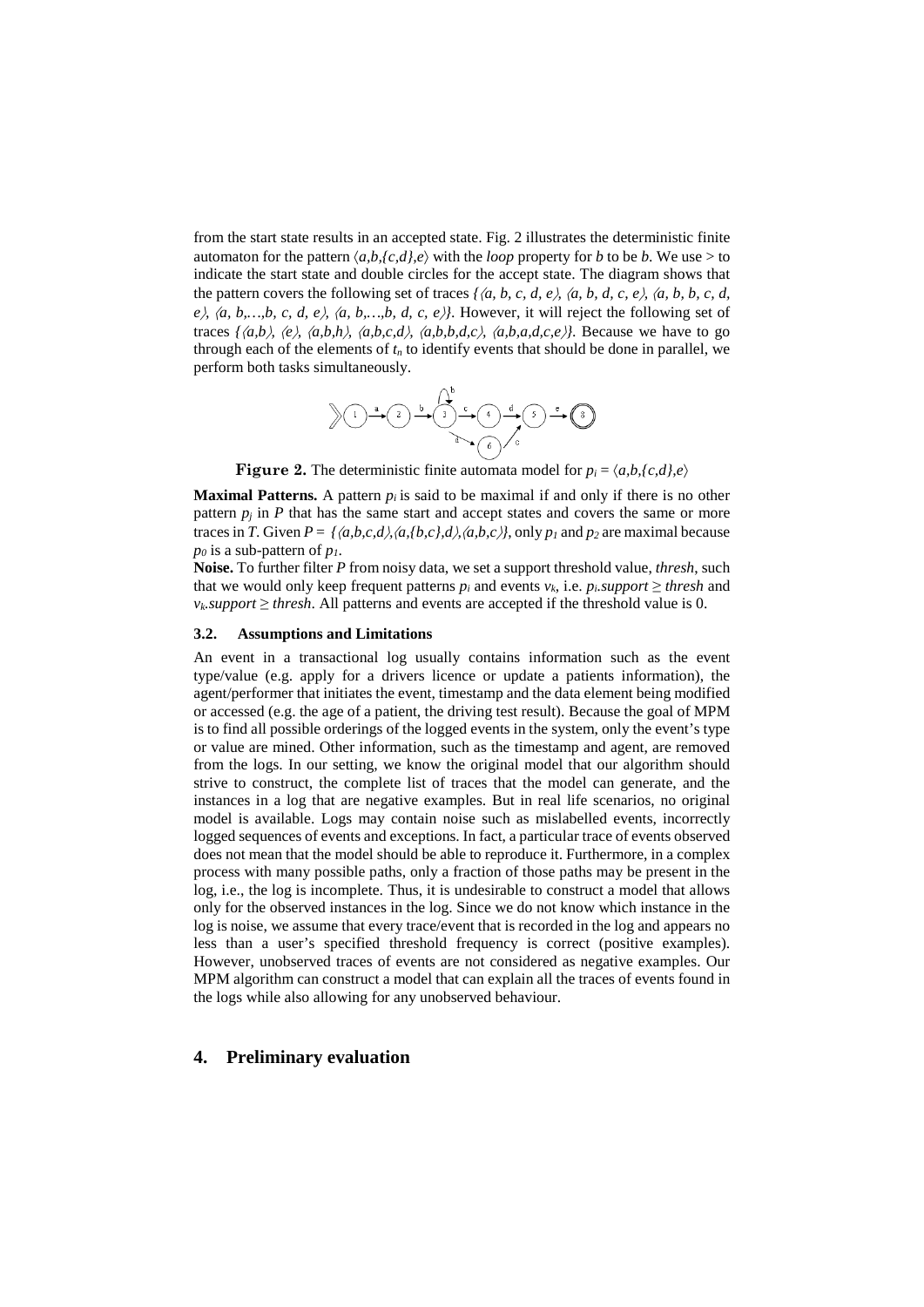We evaluated the quality of the mined model produced by MPM,  $\alpha^{++}$ , DT genetic miner, AGNEs and heuristic miners according to logs that are mentioned in their respective publications. We did not perform the evaluation on  $\alpha$  and  $\alpha^+$  as [\[7,](#page-7-5) [8\]](#page-7-6) have reported that  $\alpha^{++}$  can construct a model that handles more complex control-flow constructs. Similar to other discovery algorithms, our MPM algorithm is implemented as a plugin of ProM [\[19\]](#page-7-17). In our initial evaluation, we use synthetic log data to demonstrate the fact that the MPM algorithm can significantly improve the performance of the existing approaches, especially the α-algorithm and its variants. We do not use parameter fine-tuning or metadata to enhance the performance of our algorithm. We have also used the default settings for  $\alpha^{++}$ , genetic miner and AGNEs. To further extend the capability of Heuristic Miners, we configure it to discover long distance dependencies based on completed events' values and positions on a trace. Due to the fact that the  $\alpha^{++}$  algorithm builds a process model based on the relationship between *any two* events so that it does not allow an event to occur more than once in the model, it requires additional heuristics to handle long distance dependency, short loops (maximum of two events) and non-freechoice constructs (combination of choice and concurrency); and assumes that two or more events must occur concurrently if they have the same parents (i.e. low precision). Therefore, it is possible for the  $\alpha^{++}$  algorithm to produce *unsound* workflow nets as shown Figures 3 and 4. Similarly, because Heuristic Miners also builds a casual matrix that represents the relationship between any two events, it cannot handle duplicate tasks as illustrated in Figure 5. Although AGNEs is more versatile than Heuristic Miners, it is still incapable of handling a complex non-free choice construct such as is displayed





**Figure 3.** Log *T* = {*ABCE, ACBE, ABDDCE*}





a)  $\alpha^{+}$  algorithm b) MPM algorithm **Figure 4.** Log *T* = {*ABDEHFI, ADBEHFI, ACDFGEI, ADCFGEI*}





a) Heuristic Miner b) MPM algorithm **Figure 5.** Log *T* = {*ADAF, AEAF, AHBAG, AHCAG*}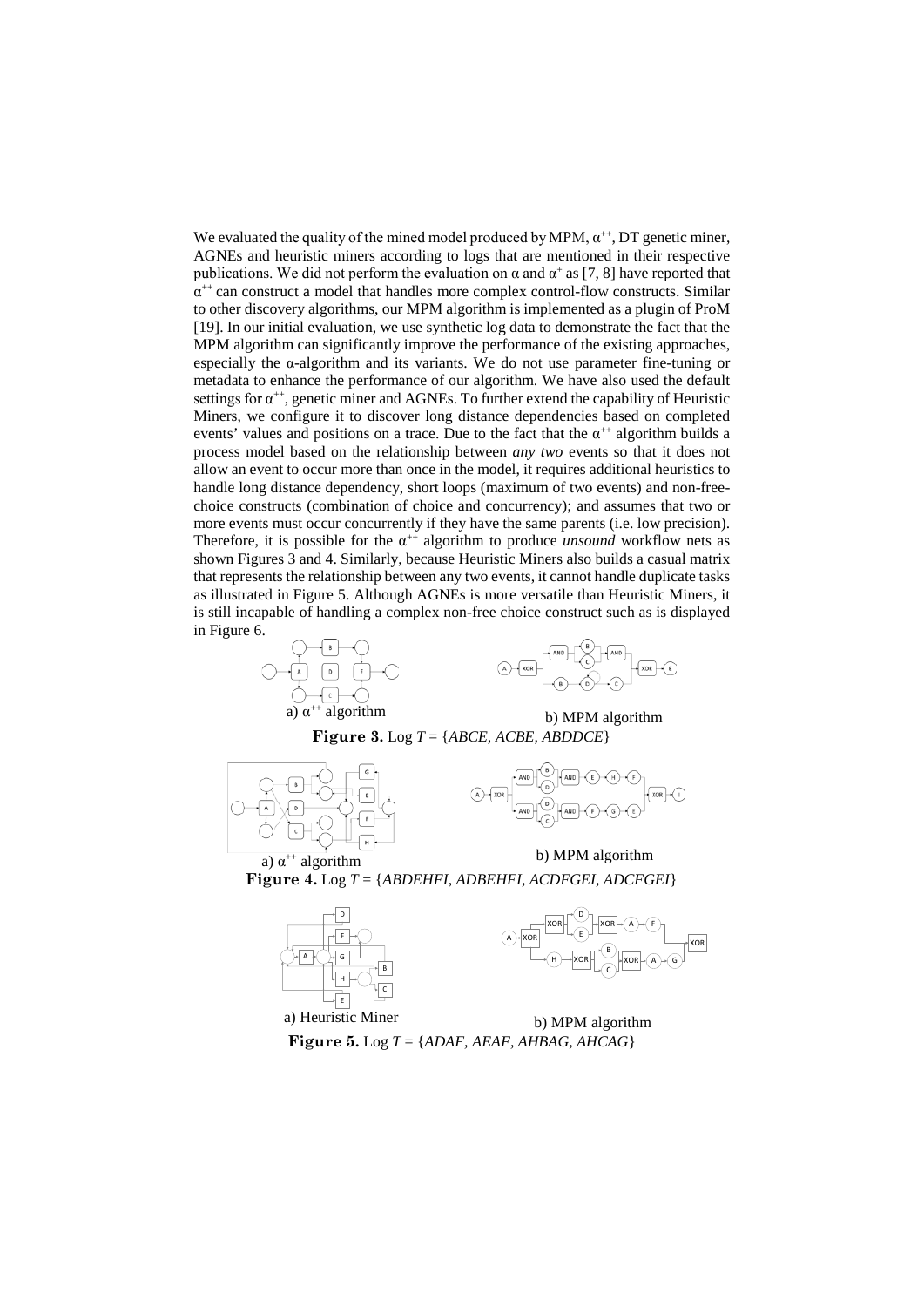



a) AGNES b) MPM algorithm **Figure 6.** Log *T* = {*ABC, ABDE, ADBE*}

Our MPM algorithm discovers a process model by reading patterns from the *whole sequence* of events in the traces. Thus, its criteria is more stringent than Heuristic Miners or  $\alpha^{++}$ ; it can handle duplicate tasks, long distance dependencies, loops of any length and non-free choice constructs. The process model discovered by MPM is always sound, and it is generally more accurate and readable than the models mined by AGNEs, Heuristic Miners or  $\alpha^{++}$ . However, MPM is incapable of generating a model that accurately represents duplicate tasks in a parallel process structure, as shown in Figure 7. DT Genetic Algorithm is the only algorithm that can correctly mine this log.



While DT Genetic Miner will sometimes produce a model that is more accurate than MPM, MPM can generate a similar model in significantly less time. Furthermore, MPM can build and improve the mined model incrementally in near real time as it receives new traces of events, i.e. the model becomes more accurate as it sees more unique traces of events.

## **5. Conclusion and Future work**

In this paper, we propose a novel technique called *Maximum Pattern Mining* (MPM) to discover a process model from event logs. We have implemented our technique with preliminary evaluations against well-known process discovery algorithms:  $\alpha^{++}$ , DT genetic miner, AGNEs and the Heuristic Miners algorithm. Our results show that it can handle more general cases, such as loops of any length and long distance dependencies. In the future, we will implement and improve this technique with evaluations on reallife logs to see if our algorithm can handle very complex and very large logs.

# **References**

<span id="page-6-0"></span>1. van der Aalst, W.M.P.: Process Mining: Overview and Opportunities, *ACM Transactions on Management Information Systems*, 2012, vol. 3, no. 2, article 7.